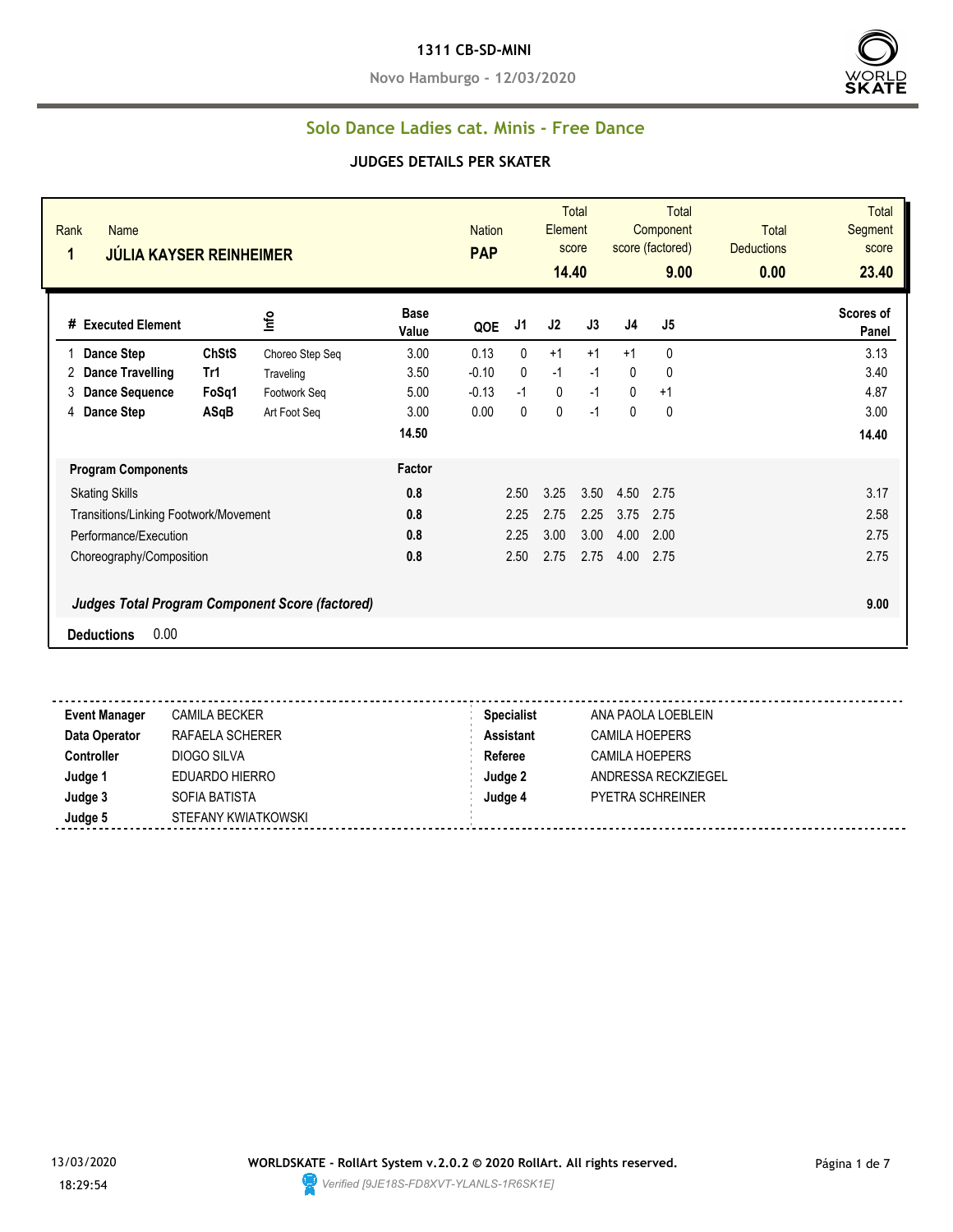| Rank<br><b>Name</b><br>$\overline{2}$<br><b>SOFIA BÜNDRICH GARCIA</b> |                                                        |                      | <b>Nation</b><br><b>APA</b> |              | Element<br>15.07 | <b>Total</b><br>score |                | Total<br>Component<br>score (factored)<br>8.20 | Total<br><b>Deductions</b><br>0.00 | <b>Total</b><br>Segment<br>score<br>23.27 |
|-----------------------------------------------------------------------|--------------------------------------------------------|----------------------|-----------------------------|--------------|------------------|-----------------------|----------------|------------------------------------------------|------------------------------------|-------------------------------------------|
| <b>Executed Element</b><br>#                                          | lnfo                                                   | <b>Base</b><br>Value | QOE                         | J1           | J2               | J3                    | J <sub>4</sub> | J <sub>5</sub>                                 |                                    | Scores of<br>Panel                        |
| Dance Step                                                            | <b>ChStS</b><br>Choreo Step Seq                        | 3.00                 | 0.00                        | $\mathbf{0}$ | $\mathbf{0}$     | $\Omega$              | 0              | 0                                              |                                    | 3.00                                      |
| <b>Dance Sequence</b><br>2                                            | FoSq1<br>Footwork Seq                                  | 5.00                 | $-0.13$                     | $\mathbf{0}$ | $-1$             | $\mathbf{0}$          | $-1$           | 0                                              |                                    | 4.87                                      |
| <b>Dance Travelling</b><br>3<br>Tr1                                   | Traveling                                              | 3.50                 | $-0.20$                     | $-1$         | $\mathbf 0$      | $-1$                  | $-1$           | 0                                              |                                    | 3.30                                      |
| Dance Step<br>4                                                       | ASq1<br>Art Foot Seq                                   | 4.00                 | $-0.10$                     | $-1$         | $-1$             | $+1$                  | 0              | 0                                              |                                    | 3.90                                      |
|                                                                       |                                                        | 15.50                |                             |              |                  |                       |                |                                                |                                    | 15.07                                     |
| <b>Program Components</b>                                             |                                                        | Factor               |                             |              |                  |                       |                |                                                |                                    |                                           |
| <b>Skating Skills</b>                                                 |                                                        | 0.8                  |                             | 2.75         | 2.75             | 2.75                  | 2.75           | 2.75                                           |                                    | 2.75                                      |
| Transitions/Linking Footwork/Movement                                 |                                                        | 0.8                  |                             | 2.50         | 2.50             | 2.00                  | 2.50           | 2.50                                           |                                    | 2.50                                      |
| Performance/Execution                                                 |                                                        | 0.8                  |                             | 2.25         | 2.25             | 2.25                  | 2.25           | 2.25                                           |                                    | 2.25                                      |
| Choreography/Composition                                              |                                                        | 0.8                  |                             | 2.50         | 2.75             | 2.75                  | 2.75           | 2.75                                           |                                    | 2.75                                      |
|                                                                       | <b>Judges Total Program Component Score (factored)</b> |                      |                             |              |                  |                       |                |                                                |                                    | 8.20                                      |
| 0.00<br><b>Deductions</b>                                             |                                                        |                      |                             |              |                  |                       |                |                                                |                                    |                                           |

| CAMILA BECKER       | <b>Specialist</b> | ANA PAOLA LOEBLEIN      |
|---------------------|-------------------|-------------------------|
| RAFAELA SCHERER     | <b>Assistant</b>  | <b>CAMILA HOEPERS</b>   |
| DIOGO SILVA         | Referee           | <b>CAMILA HOEPERS</b>   |
| EDUARDO HIERRO      | Judge 2           | ANDRESSA RECKZIEGEL     |
| SOFIA BATISTA       | Judge 4           | <b>PYETRA SCHREINER</b> |
| STEFANY KWIATKOWSKI |                   |                         |
|                     |                   |                         |

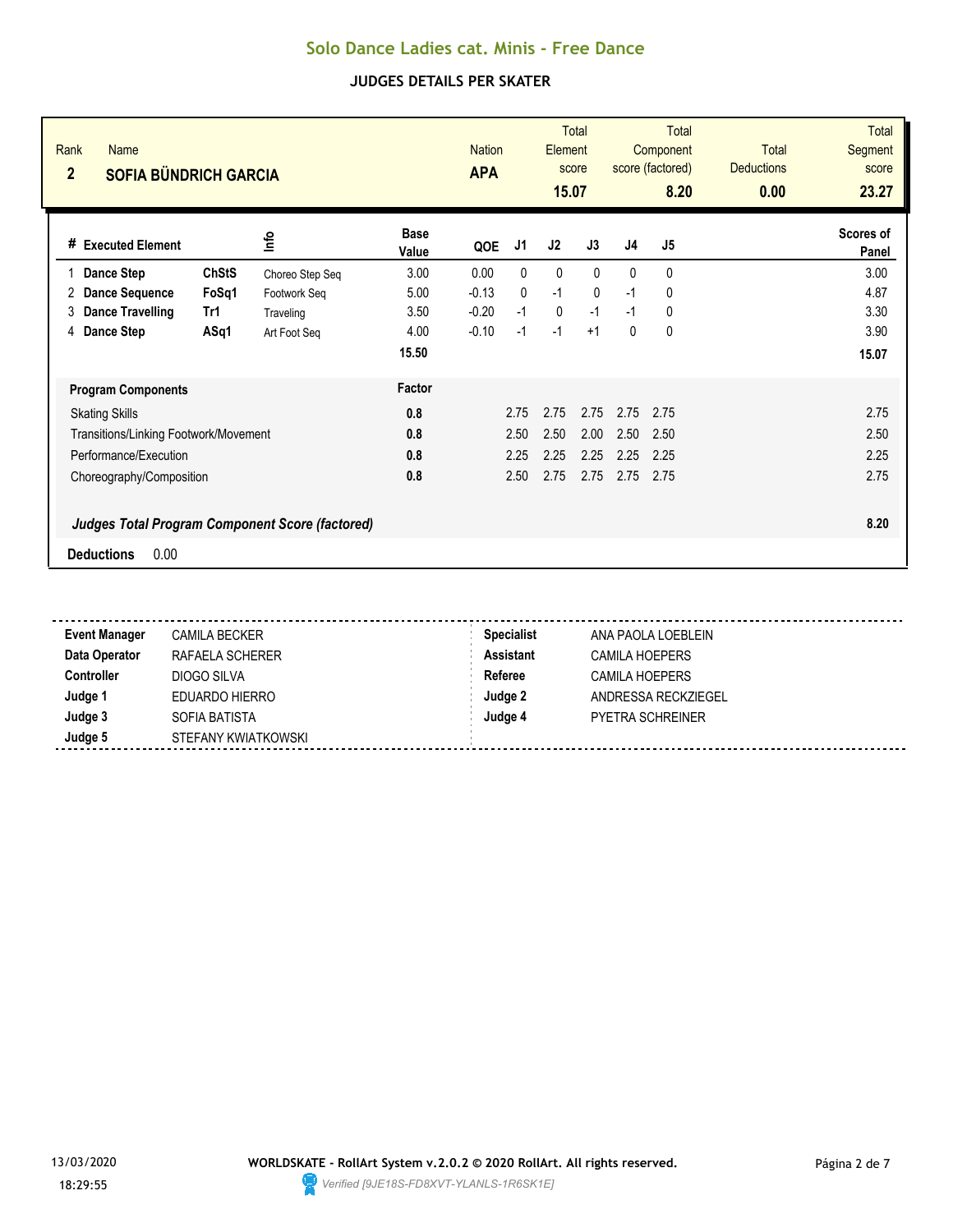| Rank<br><b>Name</b><br>3<br><b>ISABELA PEDRON BORGES</b> |                 |                      | <b>Nation</b><br><b>CCP</b> |              | <b>Element</b><br>14.30 | <b>Total</b><br>score |                | <b>Total</b><br>Component<br>score (factored)<br>8.20 | <b>Total</b><br><b>Deductions</b><br>0.00 | <b>Total</b><br>Segment<br>score<br>22.50 |
|----------------------------------------------------------|-----------------|----------------------|-----------------------------|--------------|-------------------------|-----------------------|----------------|-------------------------------------------------------|-------------------------------------------|-------------------------------------------|
| # Executed Element                                       | lnfo            | <b>Base</b><br>Value | QOE                         | J1           | J2                      | J3                    | J <sub>4</sub> | J <sub>5</sub>                                        |                                           | Scores of<br>Panel                        |
| FoSq1<br><b>Dance Sequence</b>                           | Footwork Seq    | 5.00                 | 0.00                        | $-1$         | 0                       | $\mathbf{0}$          | $+1$           | 0                                                     |                                           | 5.00                                      |
| <b>Dance Travelling</b><br>Tr1<br>2                      | Traveling       | 3.50                 | $-0.10$                     | $\mathbf{0}$ | $-1$                    | $-1$                  | $+1$           | 0                                                     |                                           | 3.40                                      |
| <b>ChStS</b><br>Dance Step<br>3                          | Choreo Step Seq | 3.00                 | 0.00                        | $\Omega$     | $\mathbf{0}$            | $\Omega$              | $\mathbf{0}$   | 0                                                     |                                           | 3.00                                      |
| 4 Dance Step<br>ASqB                                     | Art Foot Seq    | 3.00                 | $-0.10$                     | $-1$         | $+1$                    | $-1$                  | $\mathbf{0}$   | $\mathbf 0$                                           |                                           | 2.90                                      |
|                                                          |                 | 14.50                |                             |              |                         |                       |                |                                                       |                                           | 14.30                                     |
| <b>Program Components</b>                                |                 | Factor               |                             |              |                         |                       |                |                                                       |                                           |                                           |
| <b>Skating Skills</b>                                    |                 | 0.8                  |                             | 2.50         | 3.00                    | 2.00                  | 4.25           | 2.00                                                  |                                           | 2.50                                      |
| <b>Transitions/Linking Footwork/Movement</b>             |                 | 0.8                  |                             | 2.25         | 2.75                    | 1.50                  | 4.00           | 2.25                                                  |                                           | 2.42                                      |
| Performance/Execution                                    |                 | 0.8                  |                             | 2.75         | 3.00                    | 2.00                  | 4.25           | 2.50                                                  |                                           | 2.75                                      |
| Choreography/Composition                                 |                 | 0.8                  |                             | 2.50         | 2.50                    | 2.75                  | 4.25           | 2.25                                                  |                                           | 2.58                                      |
| <b>Judges Total Program Component Score (factored)</b>   |                 |                      |                             |              |                         |                       |                |                                                       |                                           | 8.20                                      |
| 0.00<br><b>Deductions</b>                                |                 |                      |                             |              |                         |                       |                |                                                       |                                           |                                           |

| <b>Event Manager</b> | CAMILA BECKER       | <b>Specialist</b> | ANA PAOLA LOEBLEIN      |
|----------------------|---------------------|-------------------|-------------------------|
| Data Operator        | RAFAELA SCHERER     | <b>Assistant</b>  | <b>CAMILA HOEPERS</b>   |
| <b>Controller</b>    | DIOGO SILVA         | Referee           | CAMILA HOEPERS          |
| Judge 1              | EDUARDO HIERRO      | Judge 2           | ANDRESSA RECKZIEGEL     |
| Judge 3              | SOFIA BATISTA       | Judge 4           | <b>PYETRA SCHREINER</b> |
| Judge 5              | STEFANY KWIATKOWSKI |                   |                         |

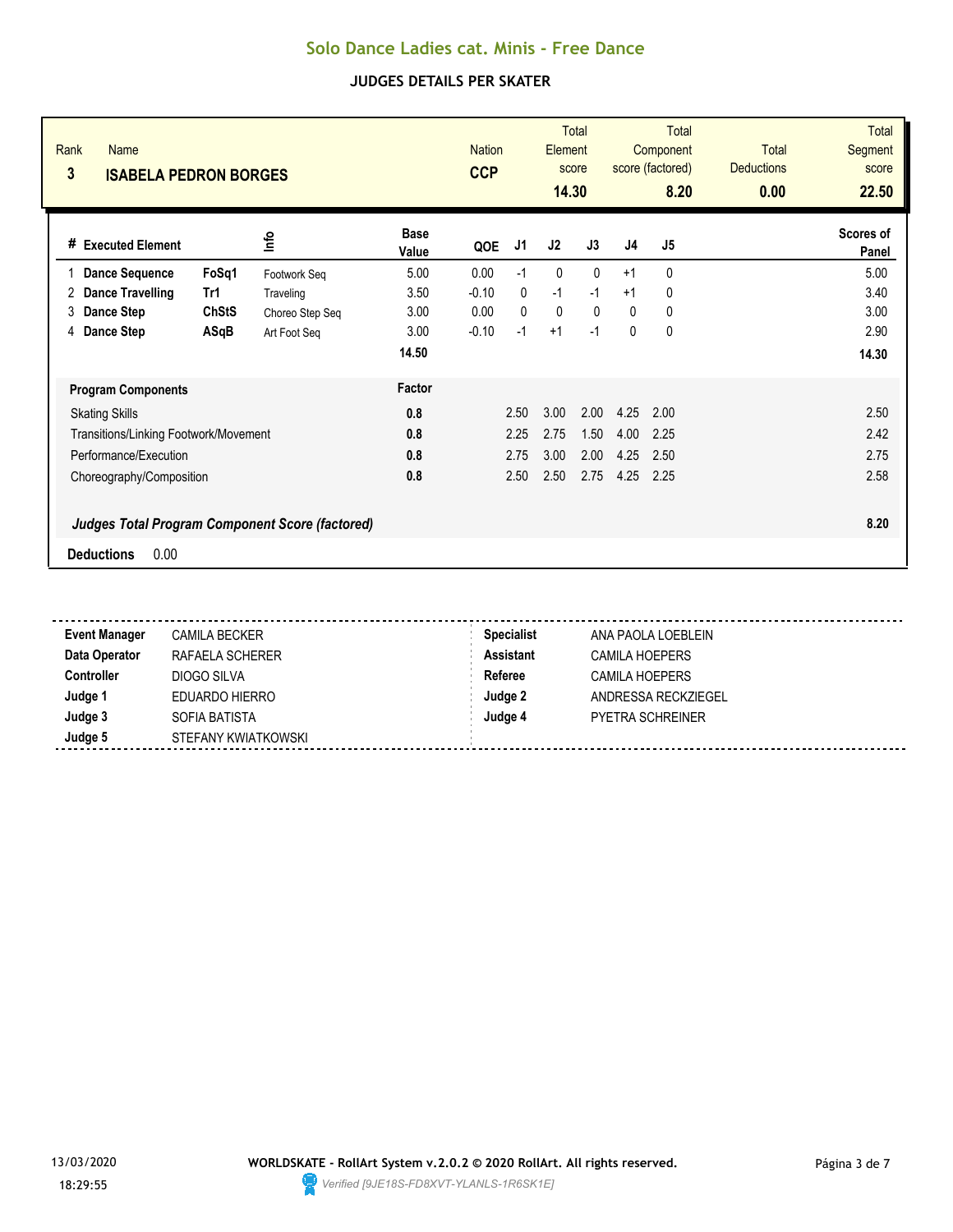| Rank<br><b>Name</b><br>4<br><b>FERNANDA QUINTANILLA</b> |              |                 |                      | <b>Nation</b><br><b>AGE</b> |      | Element<br>13.20 | <b>Total</b><br>score |                | Total<br>Component<br>score (factored)<br>8.54 | <b>Total</b><br><b>Deductions</b><br>0.00 | <b>Total</b><br>Segment<br>score<br>21.74 |
|---------------------------------------------------------|--------------|-----------------|----------------------|-----------------------------|------|------------------|-----------------------|----------------|------------------------------------------------|-------------------------------------------|-------------------------------------------|
| # Executed Element                                      |              | <b>Info</b>     | <b>Base</b><br>Value | QOE                         | J1   | J2               | J3                    | J <sub>4</sub> | J <sub>5</sub>                                 |                                           | Scores of<br>Panel                        |
| Dance Step                                              | <b>ChStS</b> | Choreo Step Seq | 3.00                 | 0.00                        | 0    | $-1$             | $\mathbf{0}$          | $+1$           | $\mathbf{0}$                                   |                                           | 3.00                                      |
| <b>Dance Sequence</b><br>2                              | FoSqB        | Footwork Seq    | 4.00                 | $-0.10$                     | 0    | 0                | $-1$                  | $-1$           | 0                                              |                                           | 3.90                                      |
| Dance Travelling<br>3                                   | Tr1          | Traveling       | 3.50                 | 0.00                        | 0    | 0                | $\mathbf{0}$          | $-1$           | 0                                              |                                           | 3.50                                      |
| Dance Step<br>4                                         | ASqB         | Art Foot Seq    | 3.00                 | $-0.20$                     | $-1$ | $-1$             | $\mathbf{0}$          | $-1$           | 0                                              |                                           | 2.80                                      |
|                                                         |              |                 | 13.50                |                             |      |                  |                       |                |                                                |                                           | 13.20                                     |
| <b>Program Components</b>                               |              |                 | Factor               |                             |      |                  |                       |                |                                                |                                           |                                           |
| <b>Skating Skills</b>                                   |              |                 | 0.8                  |                             | 2.50 | 3.00             | 2.50                  | 3.50           | 2.25                                           |                                           | 2.67                                      |
| Transitions/Linking Footwork/Movement                   |              |                 | 0.8                  |                             | 2.50 | 2.75             | 2.00                  | 3.25           | 2.25                                           |                                           | 2.50                                      |
| Performance/Execution                                   |              |                 | 0.8                  |                             | 2.75 | 3.00             | 2.75                  | 3.25           | 2.50                                           |                                           | 2.83                                      |
| Choreography/Composition                                |              |                 | 0.8                  |                             | 2.50 | 2.75             | 2.50                  | 3.50           | 2.75                                           |                                           | 2.67                                      |
| <b>Judges Total Program Component Score (factored)</b>  |              |                 |                      |                             |      |                  |                       |                |                                                |                                           | 8.54                                      |
| 0.00<br><b>Deductions</b>                               |              |                 |                      |                             |      |                  |                       |                |                                                |                                           |                                           |

| CAMILA BECKER       | <b>Specialist</b> | ANA PAOLA LOEBLEIN      |
|---------------------|-------------------|-------------------------|
| RAFAELA SCHERER     | <b>Assistant</b>  | <b>CAMILA HOEPERS</b>   |
| DIOGO SILVA         | Referee           | <b>CAMILA HOEPERS</b>   |
| EDUARDO HIERRO      | Judge 2           | ANDRESSA RECKZIEGEL     |
| SOFIA BATISTA       | Judge 4           | <b>PYETRA SCHREINER</b> |
| STEFANY KWIATKOWSKI |                   |                         |
|                     |                   |                         |

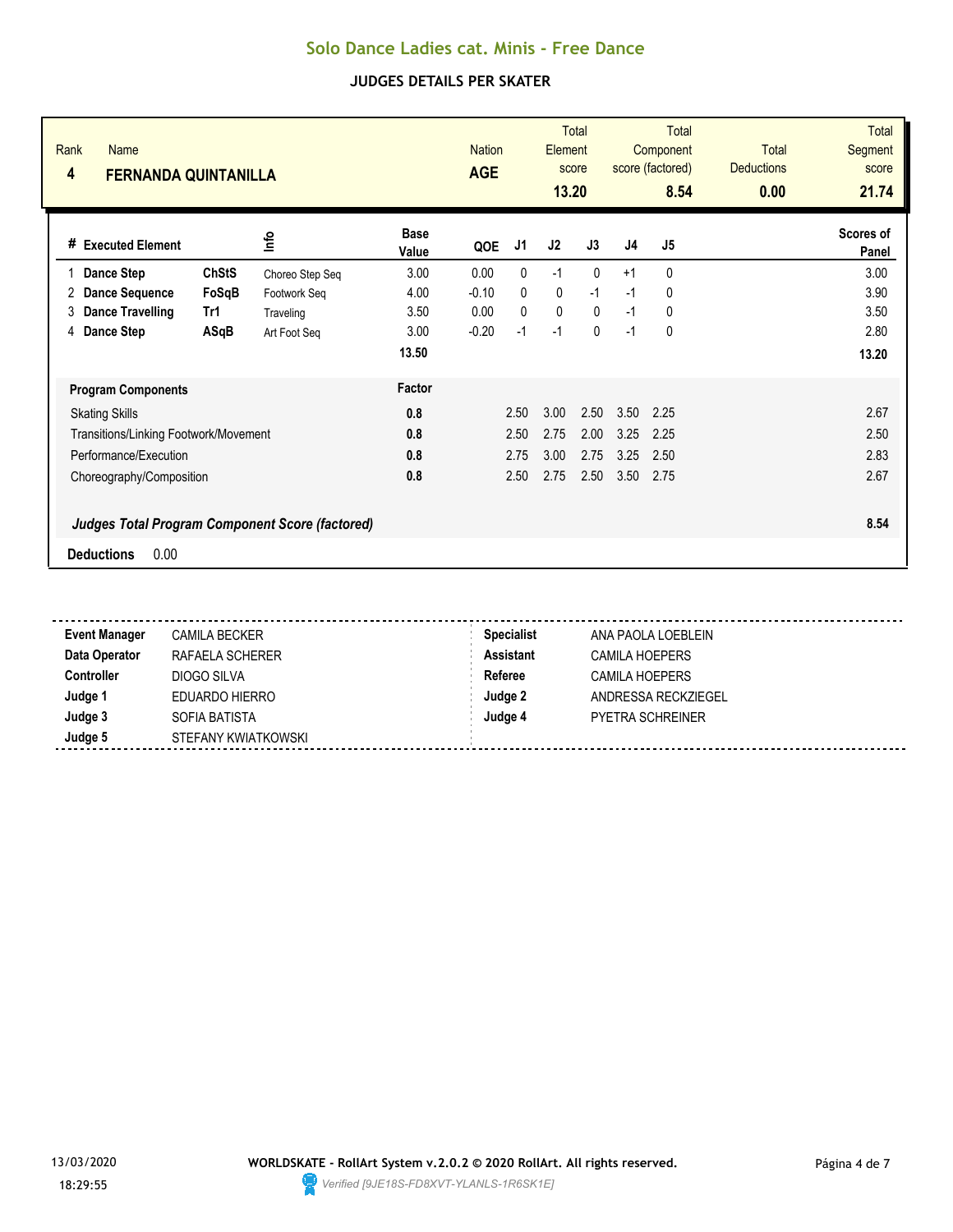| Rank<br>Name<br>$5\phantom{.0}$<br><b>SARAH COSTA</b>  |                             |                      | <b>Nation</b><br><b>CPS</b> |      | Element<br>11.70 | <b>Total</b><br>score |            | <b>Total</b><br>Component<br>score (factored)<br>9.20 | <b>Total</b><br><b>Deductions</b><br>0.00 | <b>Total</b><br>Segment<br>score<br>20.90 |
|--------------------------------------------------------|-----------------------------|----------------------|-----------------------------|------|------------------|-----------------------|------------|-------------------------------------------------------|-------------------------------------------|-------------------------------------------|
| <b>Executed Element</b><br>#                           | lnfo                        | <b>Base</b><br>Value | QOE                         | J1   | J2               | J3                    | J4         | J5                                                    |                                           | Scores of<br>Panel                        |
| FoSq1<br><b>Dance Sequence</b>                         | Footwork Seq                | 5.00                 | 0.00                        | 0    | $\mathbf{0}$     | $\Omega$              | $\Omega$   | 0                                                     |                                           | 5.00                                      |
| <b>NLCCS</b><br>2<br>Dance Step                        | No Level Choreo Step<br>Seg | 0.00                 | 0.00                        | $+1$ | $+1$             | $-1$                  | $\sqrt{2}$ | $\cup$                                                |                                           | 0.00                                      |
| <b>Dance Travelling</b><br>Tr1<br>3                    | Traveling                   | 3.50                 | 0.20                        | $+1$ | $+1$             | $-1$                  | $+1$       | $\mathbf 0$                                           |                                           | 3.70                                      |
| Dance Step<br>ASqB<br>4                                | Art Foot Seg                | 3.00                 | 0.00                        | 0    | $+1$             | $-2$                  | $+1$       | $-1$                                                  |                                           | 3.00                                      |
|                                                        |                             | 11.50                |                             |      |                  |                       |            |                                                       |                                           | 11.70                                     |
| <b>Program Components</b>                              |                             | Factor               |                             |      |                  |                       |            |                                                       |                                           |                                           |
| <b>Skating Skills</b>                                  |                             | 0.8                  |                             | 2.75 | 3.25             | 3.25                  | 4.25       | 2.00                                                  |                                           | 3.08                                      |
| Transitions/Linking Footwork/Movement                  |                             | 0.8                  |                             | 3.00 | 3.00             | 2.25                  | 4.00       | 2.00                                                  |                                           | 2.75                                      |
| Performance/Execution                                  |                             | 0.8                  |                             | 3.00 | 2.75             | 2.50                  | 3.75       | 1.75                                                  |                                           | 2.75                                      |
| Choreography/Composition                               |                             | 0.8                  |                             | 3.25 | 3.00             | 2.50                  | 3.75       | 2.25                                                  |                                           | 2.92                                      |
| <b>Judges Total Program Component Score (factored)</b> |                             |                      |                             |      |                  |                       |            |                                                       |                                           | 9.20                                      |
| 0.00<br><b>Deductions</b>                              |                             |                      |                             |      |                  |                       |            |                                                       |                                           |                                           |

| <b>CAMILA BECKER</b> | <b>Specialist</b> | ANA PAOLA LOEBLEIN      |  |
|----------------------|-------------------|-------------------------|--|
| RAFAELA SCHERER      | <b>Assistant</b>  | <b>CAMILA HOEPERS</b>   |  |
| DIOGO SILVA          | Referee           | <b>CAMILA HOEPERS</b>   |  |
| EDUARDO HIERRO       | Judge 2           | ANDRESSA RECKZIEGEL     |  |
| SOFIA BATISTA        | Judge 4           | <b>PYETRA SCHREINER</b> |  |
| STEFANY KWIATKOWSKI  |                   |                         |  |
|                      |                   |                         |  |

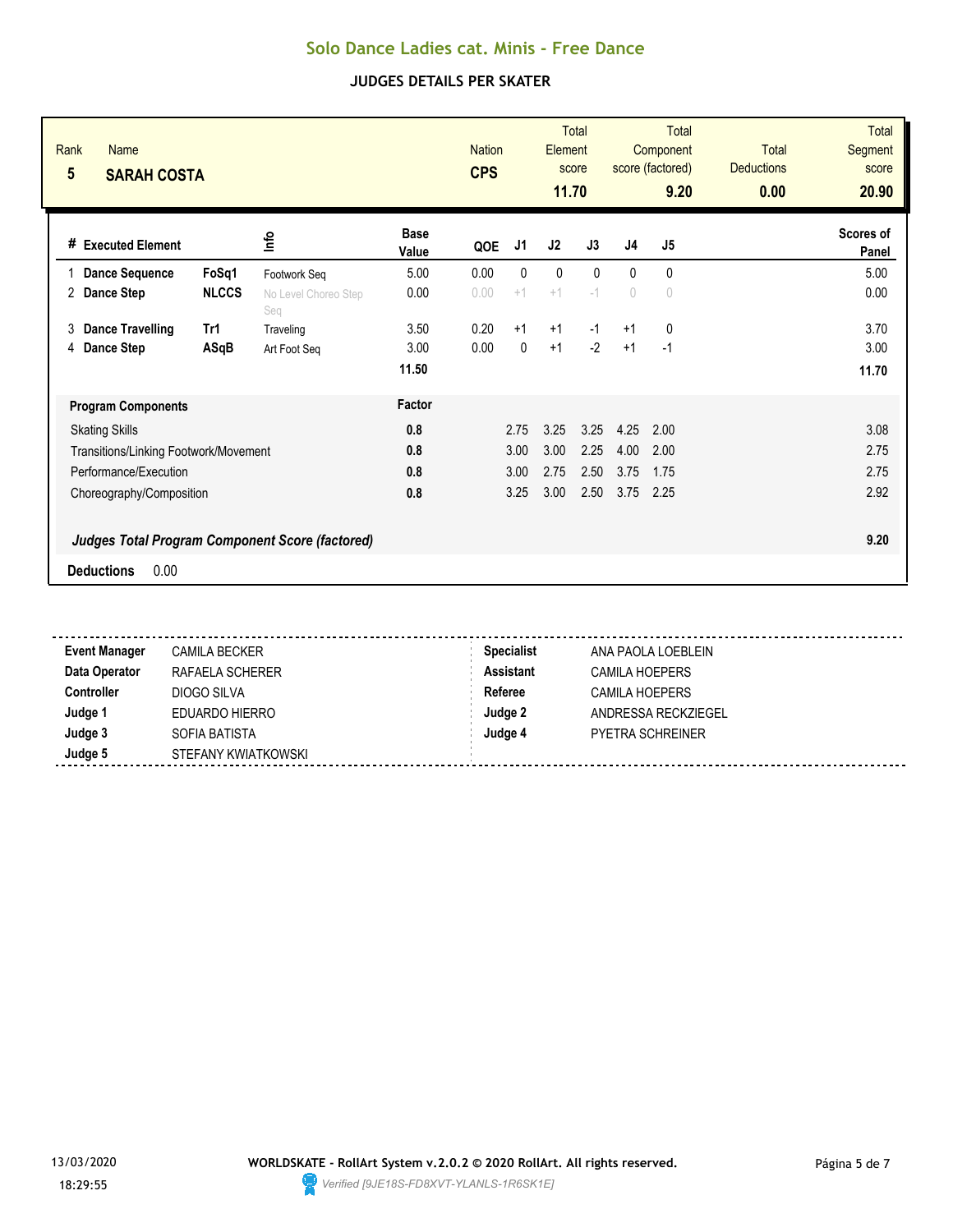| Rank<br><b>Name</b><br>$6\phantom{1}$<br><b>LUMI KANEDA DE OLIVEIRA</b> |              |                 |                      | <b>Nation</b><br><b>CCP</b> |              | Element<br>12.57 | <b>Total</b><br>score |                | Total<br>Component<br>score (factored)<br>7.46 | <b>Total</b><br><b>Deductions</b><br>0.00 | <b>Total</b><br>Segment<br>score<br>20.03 |
|-------------------------------------------------------------------------|--------------|-----------------|----------------------|-----------------------------|--------------|------------------|-----------------------|----------------|------------------------------------------------|-------------------------------------------|-------------------------------------------|
| # Executed Element                                                      |              | ٩f              | <b>Base</b><br>Value | QOE                         | J1           | J2               | J3                    | J <sub>4</sub> | J <sub>5</sub>                                 |                                           | Scores of<br>Panel                        |
| Dance Step                                                              | <b>ChStS</b> | Choreo Step Seq | 3.00                 | $-0.13$                     | $+1$         | $-1$             | $-1$                  | $\mathbf{0}$   | $-1$                                           |                                           | 2.87                                      |
| <b>Dance Sequence</b><br>2                                              | FoSqB        | Footwork Seq    | 4.00                 | $-0.30$                     | $+1$         | $-2$             | $-2$                  | $\Omega$       | $-1$                                           |                                           | 3.70                                      |
| Dance Travelling<br>3                                                   | Tr1          | Traveling       | 3.50                 | $-0.20$                     | $\mathbf{0}$ | $-1$             | $-1$                  | $-1$           | $\mathbf{0}$                                   |                                           | 3.30                                      |
| Dance Step<br>4                                                         | ASqB         | Art Foot Seq    | 3.00                 | $-0.30$                     | 0            | $-1$             | $-2$                  | $-1$           | $-1$                                           |                                           | 2.70                                      |
|                                                                         |              |                 | 13.50                |                             |              |                  |                       |                |                                                |                                           | 12.57                                     |
| <b>Program Components</b>                                               |              |                 | Factor               |                             |              |                  |                       |                |                                                |                                           |                                           |
| <b>Skating Skills</b>                                                   |              |                 | 0.8                  |                             | 2.75         | 1.75             | 1.75                  | 3.25           | 1.75                                           |                                           | 2.08                                      |
| Transitions/Linking Footwork/Movement                                   |              |                 | 0.8                  |                             | 2.50         | 2.00             | 2.00                  | 3.25           | 2.25                                           |                                           | 2.25                                      |
| Performance/Execution                                                   |              |                 | 0.8                  |                             | 3.00         | 2.25             | 2.25                  | 3.50           | 2.50                                           |                                           | 2.58                                      |
| Choreography/Composition                                                |              |                 | 0.8                  |                             | 2.75         | 2.00             | 2.25                  | 3.50           | 2.25                                           |                                           | 2.42                                      |
| <b>Judges Total Program Component Score (factored)</b>                  |              |                 |                      |                             |              |                  |                       |                |                                                |                                           | 7.46                                      |
| 0.00<br><b>Deductions</b>                                               |              |                 |                      |                             |              |                  |                       |                |                                                |                                           |                                           |

| CAMILA BECKER       | <b>Specialist</b> | ANA PAOLA LOEBLEIN      |
|---------------------|-------------------|-------------------------|
| RAFAELA SCHERER     | <b>Assistant</b>  | <b>CAMILA HOEPERS</b>   |
| DIOGO SILVA         | Referee           | <b>CAMILA HOEPERS</b>   |
| EDUARDO HIERRO      | Judge 2           | ANDRESSA RECKZIEGEL     |
| SOFIA BATISTA       | Judge 4           | <b>PYETRA SCHREINER</b> |
| STEFANY KWIATKOWSKI |                   |                         |
|                     |                   |                         |